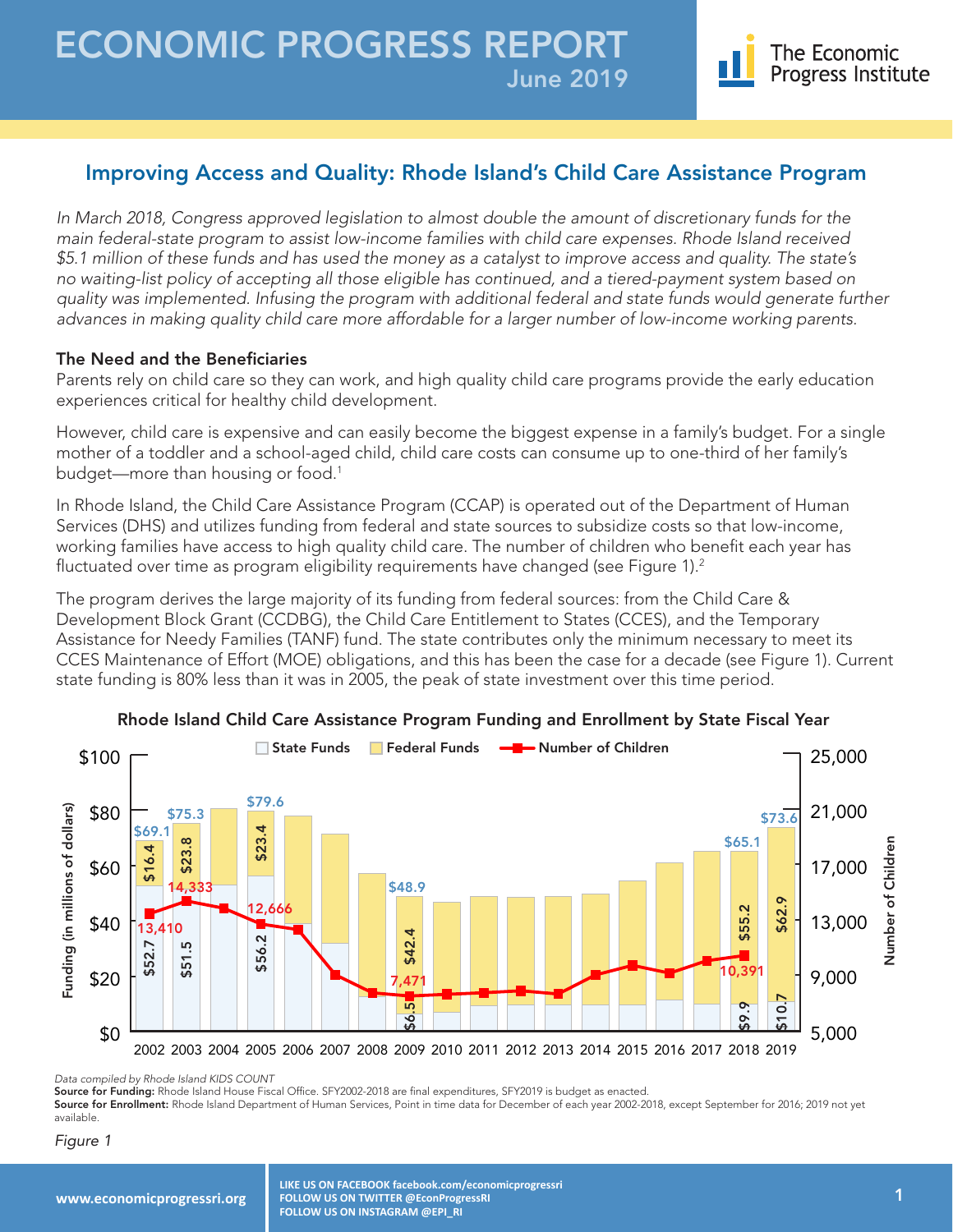# ECONOMIC PROGRESS REPORT



### New Funds

In addition to the annual funding, Congress each year allocates additional, discretionary funds through the appropriations process. Beginning with Federal Fiscal Year (FFY) 2018, Congress provided substantial new discretionary child care funding through the CCDBG. In FFY2018, Rhode Island received an additional \$5.1 million in discretionary funding, which amounted to a 78% increase over the FFY2017 funding.

Rhode Island officials have used the additional CCDBG funding in a variety of ways. Direct payments to providers grew by \$3 million (from \$17.4 to \$20.4 million), quality earmarks increased by close to \$1 million (from \$2.75 to \$3.70 million), and funding for an infant and toddler initiative3 rose by \$350,000 (from \$1.18 to \$1.53 million).4

The largest investment, as part of the increase in direct provider payments, allowed for the implementation of a new, tiered-payment reimbursement system for center-based programs serving infants, toddlers, and preschoolers. This was the result of a multi-year effort by state advocates looking to address families' loss of access to quality care due to significantly below-market level reimbursements, and the lack of incentive for programs to further increase quality. The new reimbursement system is not initially applied to programs serving schoolaged children. The new structure features the following:

- Five tiers with quality-based criteria
- Increases based upon the state's own BrightStars Quality Rating and Improvement System (QRIS)
- Initial application to infant, toddler, and pre-school care at child care centers
- Increases to infant/toddler reimbursement rates of between 2.5% to 33%, based on the QRIS (This brought the 5 star programs' rates up to the 75th percentile of the 2018 market-based rate survey, up from their 11th percentile of the 2015 market rate survey starting point.)

In addition, pursuant to negotiations with the local Service Employees International Union (SEIU) for family-based child care providers, Rhode Island provided an increase in reimbursement rates and earned sick time.

CCAP used new quality improvement set-aside dollars in a number of ways, including contracting with community-based organizations and with state higher education institutions to provide technical assistance and evidence-based professional development for the early learning workforce.



# How Have Child Care Centers Used Additional Funds?

While it remains too early to gather and present any statistics from across the state, child care advocates have received anecdotal feedback demonstrating a range of uses for the increased provider reimbursement rates:

#### Access

"I was able to increase the number of CCAP children we could serve."

## Wages

"I put it toward the minimum wage increases."

"I was able to give all staff a 5% wage increase."

"We raised wages for existing staff based on tenure."

## Expenses

"We were able to cover the cost of a rent increase. We had been operating with a deficit and now we are breaking even."